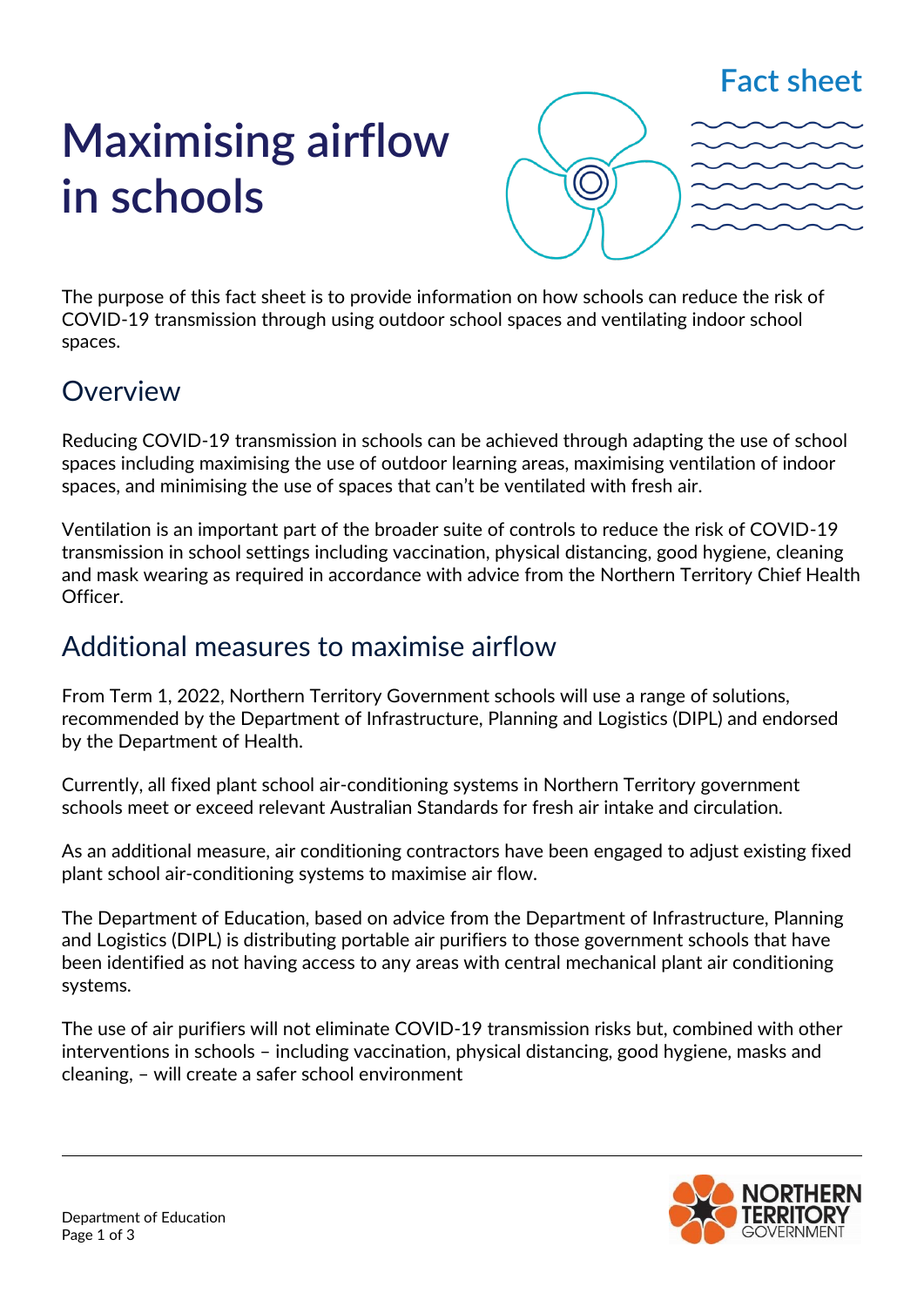# Standard guidance on maximising airflow

Schools are encouraged to:

- maximise the use of outdoor learning environments wherever practicable
- maximise ventilation of their indoor spaces, either naturally (where appropriate) or mechanically
- minimise the use of indoor space that can't be ventilated with fresh, outdoor air (e.g. spaces where windows cannot be opened, or where the windows open onto a noisy road), and where possible, reduce density quotient if the space needs to be occupied
- prioritise the use of air purifiers in (in addition to maximising ventilation, rather than as a replacement, where possible).

#### **Maximise ventilation of indoor spaces with fresh outdoor air**

Ventilation of a space can be provided either mechanically (via ventilation and air conditioning (HVAC) systems) or naturally (for example, open windows).

Indoor ventilation (mechanical or natural) is an important strategy in reducing the risk of aerosol transmission by increasing circulation of outdoor air, increasing the delivery of clean air, and diluting and filtering out respiratory particles.

Recommended strategies and considerations for schools when naturally and mechanically ventilating indoor spaces are outlined below:

#### *Natural ventilation*

- It is not possible in tropical climates to use natural ventilation as this can lead to mould which can have other health implications
- In dry climate environments keep all windows, doors and vents open as much of the day as possible and when unoccupied, if practicable
- Keep these openings clear of any obstruction to air flow
- Door jambs should be used to keep doors open
- Aim to open windows and vents that are higher or towards the ceiling during poor or windy weather
- Exhaust fans are to be used as much as possible
- Take measures to maintain thermal, noise and other comforts, such as flexible uniform and seating arrangements

#### *Mechanical ventilation*

- All central fixed plant air-conditioning systems in government schools are being adjusted to maximise air flows
- Demand-controlled ventilation controls that reduce air supply based on occupancy or temperature are being disabled
- Air recirculation should be eliminated or minimised by setting air conditioning units to use external air rather than recycling, where possible